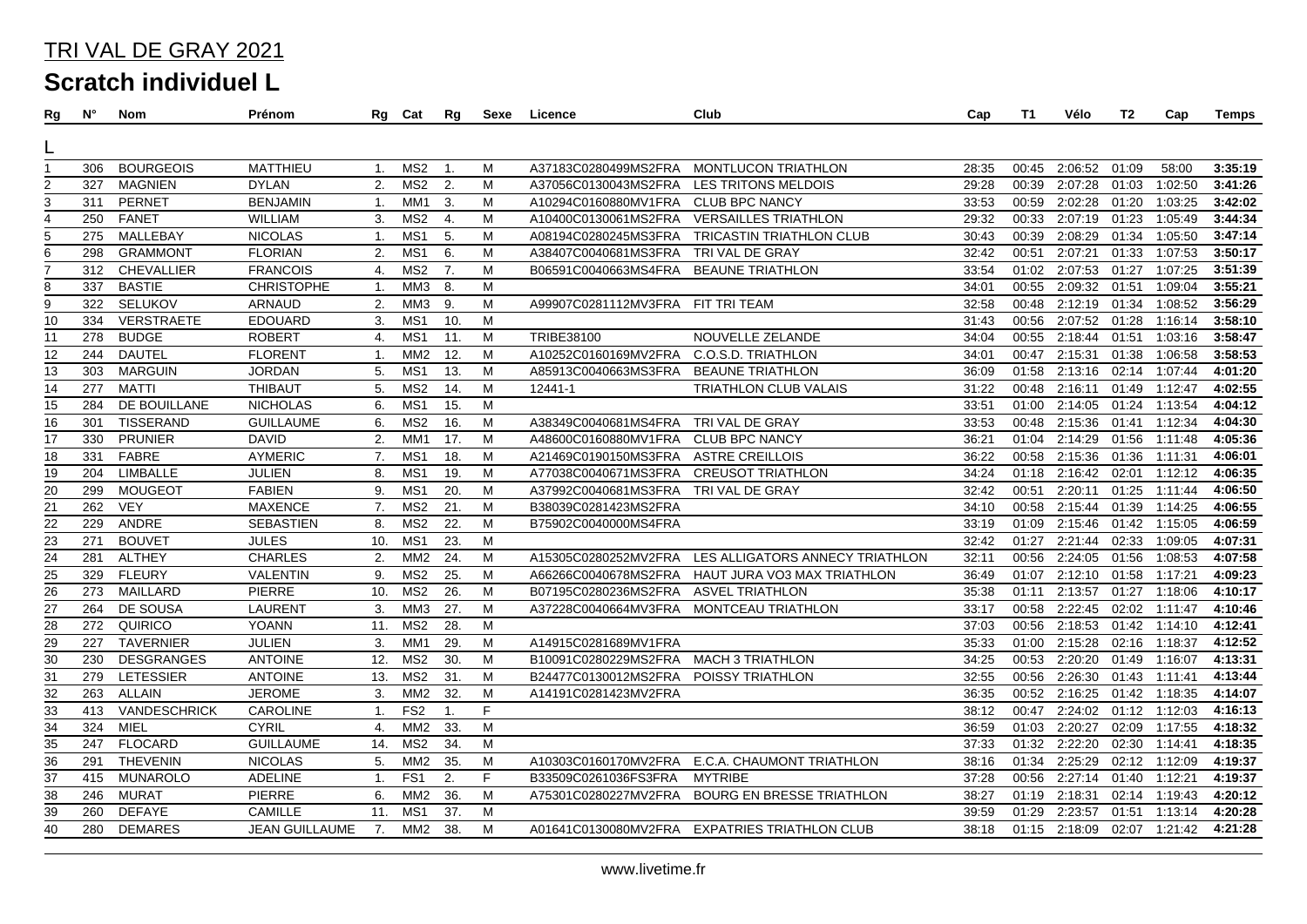| Rg              | N°  | Nom                    | Prénom              | Rg             | Cat             | Rg              | Sexe | Licence                                 | Club                                           | Cap   | <b>T1</b> | Vélo                        | T2    | Cap           | <b>Temps</b> |
|-----------------|-----|------------------------|---------------------|----------------|-----------------|-----------------|------|-----------------------------------------|------------------------------------------------|-------|-----------|-----------------------------|-------|---------------|--------------|
| 41              | 226 | <b>CERTAIN BRESSON</b> | <b>MARTIN</b>       | 15.            | MS2             | 39.             | M    | A14155C0281315MS2FRA                    | LUGDUNUM TRIATHLON CLUB                        | 35:37 | 00:43     | 2:23:53                     | 01:40 | 1:19:44       | 4:21:34      |
| 42              | 308 | <b>LOPICO</b>          | <b>FRANCK</b>       | 8.             | MM2             | 40.             | M    | B62092C0160202MV2FRA                    | TRIATHLON THIONVILLE YUTZ CLUB                 | 38:23 | 01:34     | 2:22:07                     | 02:15 | 1:17:44       | 4:22:00      |
| 43              | 218 | <b>BONIN</b>           | ALEXANDRE           | 4.             | MM1             | 41.             | M    | B04312C0040677MV1FRA                    | TRIATH`LONS                                    | 39:35 | 01:27     | 2:26:56 01:49 1:14:40       |       |               | 4:24:26      |
| 44              | 255 | CARAMELLA              | <b>ALEXANDRE</b>    | 5.             | MM1             | 42.             | M    | B21097C0040000MV1FRA                    |                                                | 37:17 | 01:21     | 2:25:58 01:40 1:19:18       |       |               | 4:25:32      |
| 45              | 409 | <b>CHIPIER</b>         | <b>MARIE</b>        | 2.             | FS <sub>2</sub> | 3.              | F    | B77945C0261036FS2FRA                    | <b>MYTRIBE</b>                                 | 37:52 | 01:01     | 2:25:19 01:42 1:20:25       |       |               | 4:26:18      |
| 46              | 276 | AGNAN                  | <b>NUMA</b>         | 12.            | MS1             | 43.             | M    |                                         |                                                | 42:14 | 01:11     | 2:20:48 01:46 1:22:01       |       |               | 4:27:58      |
| $\overline{47}$ | 290 | <b>VERSTRAETEN</b>     | <b>JOACHIM</b>      | 16.            | MS <sub>2</sub> | 44.             | M    | 59978M94                                | <b>RCBT</b>                                    | 35:12 | 00:49     | 2:25:29                     |       | 01:40 1:26:35 | 4:29:43      |
| 48              | 268 | <b>POULNOT</b>         | <b>MATTHIEU</b>     | 6.             | MM1             | 45.             | M    | A91868C0280233MV1FRA                    | VAULX EN VELIN TRIATHLON                       | 38:06 | 00:56     | 2:27:23                     | 01:53 | 1:21:30       | 4:29:46      |
| $\overline{49}$ | 216 | <b>DEFIX</b>           | <b>THOMAS</b>       |                | 17. MS2         | 46.             | M    | A90472C0280231MS4FRA                    | SAINT PRIEST TRIATHLON                         | 36:58 | 00:56     | 2:26:02                     | 02:06 | 1:24:01       | 4:30:00      |
| 50              | 241 | PROMONET               | <b>BRUNO</b>        | $\mathbf{1}$ . | MM4             | 47.             | M    | A10790C0040000MV4FRA                    |                                                | 39:57 | 01:11     | 2:20:37                     | 01:56 | 1:26:29       | 4:30:09      |
| $\overline{51}$ | 336 | <b>COTARD</b>          | <b>FABRICE</b>      | 9.             | MM <sub>2</sub> | 48.             | M    | A10044C0160167MV2FRA                    | <b>T.O.S TRIATHLON</b>                         | 41:32 | 01:43     | 2:21:52                     | 02:20 | 1:23:11       | 4:30:36      |
| $\overline{52}$ | 234 | TRINIDAD               | <b>YVES</b>         | 10.            | MM2             | 49.             | M    | A29263C0041663MV2FRA                    |                                                | 38:10 | 01:07     | 2:26:31                     | 02:05 | 1:23:12       | 4:31:03      |
|                 | 314 | GRAYEL                 | <b>LOUIS</b>        | 18.            | MS2             | 50.             | M    | A17362C0280872MS2FRA FEURS TRIATHLON    |                                                | 35:46 | 01:05     | 2:38:18 01:58 1:13:59       |       |               | 4:31:03      |
| $\frac{53}{54}$ | 411 | <b>OCTAVE</b>          | MARYANNE            | 1.             | FM <sub>2</sub> | 4.              | F    |                                         |                                                | 40:04 | 01:17     | 2:32:15 02:23 1:18:30       |       |               | 4:34:27      |
| 55              | 339 | <b>KERNIN</b>          | <b>PIERRE YVES</b>  | 4.             | MM3             | 51.             | M    | A37461C0040679MV3FRA                    | DOLE TRIATHLON AQUAVELOPODE                    | 38:35 | 00:58     | 2:22:33                     |       | 01:39 1:30:50 | 4:34:32      |
| $\overline{56}$ | 307 | <b>DION</b>            | LAURENT             | 5.             | ММЗ             | 52.             | M    | A36737C0040658MV3FRA                    | CHALON TRIATHLON CLUB                          | 39:42 | 01:22     | 2:22:36                     | 02:32 | 1:28:30       | 4:34:40      |
| 57              | 256 | <b>LACROIX</b>         | <b>JULIEN</b>       | 7.             | MM1             | 53.             | M    | A13832C0280224MV1FRA                    | <b>TRISPIRIDON OYONNAX</b>                     | 39:30 | 01:29     | 2:28:46                     | 01:45 | 1:23:47       | 4:35:15      |
| $\frac{58}{59}$ | 296 | <b>BENCHAREF</b>       | <b>KAMEL</b>        | 6.             | MM3             | 54.             | M    |                                         | A10318C0160170MV3FRA E.C.A. CHAUMONT TRIATHLON | 40:25 | 01:44     | 2:31:31                     | 02:38 | 1:19:25       | 4:35:41      |
|                 | 207 | <b>BAR</b>             | JEAN-RAPHAEL        | 11.            | MM2             | $\overline{55}$ | M    | B25436C0281112MV2FRA                    | FIT TRI TEAM                                   | 43:55 | 02:12     | 2:26:23                     | 03:14 | 1:20:04       | 4:35:46      |
| $\overline{60}$ | 242 | <b>GREMILLET</b>       | <b>TONY</b>         | 19.            | MS2             | 56.             | M    | A98575C0261036MS4FRA                    | <b>MYTRIBE</b>                                 | 36:47 | 01:13     | 2:28:52                     | 02:35 | 1:27:09       | 4:36:34      |
| 61              | 253 | <b>DUTHU</b>           | <b>VINCENT</b>      | 12.            | MM <sub>2</sub> | 57.             | M    |                                         |                                                | 40:30 | 02:23     | 2:34:11                     |       | 02:47 1:18:00 | 4:37:49      |
| 62              | 257 | <b>BERTUZZI</b>        | <b>OLIVIER</b>      |                | 13. MM2         | 58.             | M    | A12249C0160880MV2FRA CLUB BPC NANCY     |                                                | 38:34 | 01:47     | 2:20:37                     |       | 02:28 1:35:34 | 4:38:59      |
| 63              | 215 | <b>BRIE</b>            | <b>JEAN-CHARLES</b> | 20.            | MS <sub>2</sub> | 59.             | M    | A37912C0040676MS4FRA                    | TRI LION BELFORT                               | 36:01 | 01:58     | 2:34:28                     | 03:03 | 1:23:54       | 4:39:23      |
| 64              | 206 | LECUIVRE               | <b>MICHAEL</b>      | 14.            | MM <sub>2</sub> | 60.             | M    | A10912C0281112MV2FRA                    | FIT TRI TEAM                                   | 41:51 | 01:14     | 2:25:56                     |       | 02:10 1:28:43 | 4:39:52      |
| $\overline{65}$ | 403 | <b>BROCCO</b>          | <b>JOHANNA</b>      | 3.             | FS <sub>2</sub> | 5.              | F    | A37868C0040675FS4FRA                    | <b>BESANCON TRIATHLON</b>                      | 38:37 | 00:51     | 2:29:13                     | 01:56 | 1:30:20       | 4:40:55      |
| 66              | 238 | <b>BAZILE</b>          | <b>ANTOINE</b>      |                | 21. MS2         | 61.             | M    | B89080C0191642MS4FRA                    |                                                | 41:51 | 01:18     | 2:29:54                     | 03:02 | 1:26:04       | 4:42:08      |
| $\overline{67}$ | 325 | <b>CUNEY</b>           | <b>EMMANUEL</b>     | 15.            | MM2             | 62.             | M    | A92018C0040680MV2FRA                    | <b>GROUPE TRIATHLON VESOUL HAUTE</b>           | 42:31 | 01:31     | 2:31:42                     | 02:35 | 1:24:42       | 4:42:59      |
| 68              | 305 | <b>BOSCHUNG</b>        | <b>VINCENT</b>      | 13.            | MS1             | 63.             | M    | B59647C0160169MS3FRA                    | C.O.S.D. TRIATHLON                             | 38:27 | 01:55     | 2:29:10                     | 02:43 | 1:31:15       | 4:43:28      |
| 69              | 231 | <b>FOURCAULT</b>       | <b>JORDAN</b>       | 14.            | MS1             | 64.             | M    | A79179C0040000MS3FRA                    |                                                | 38:25 | 01:40     | 2:29:51                     | 01:58 | 1:31:38       | 4:43:30      |
| $\overline{70}$ | 335 | <b>CHENNOUF</b>        | <b>DJAMEL</b>       | 22.            | MS2             | 65.             | M    | A11911C0160187MS4FRA VITTEL TRIATHLON   |                                                | 37:21 | 01:17     | 2:40:08                     | 02:19 | 1:24:48       | 4:45:52      |
| 71              | 258 | <b>BOBIVSKY</b>        | <b>FABIEN</b>       | 23.            | MS2             | 66.             | M    |                                         |                                                | 41:36 | 01:35     | 2:31:38                     | 02:27 | 1:28:54       | 4:46:09      |
| $\overline{72}$ | 313 | <b>DUCHER</b>          | <b>JEROME</b>       | 16.            | MM <sub>2</sub> | 67.             | M    | B39731C0040675MV2FRA BESANCON TRIATHLON |                                                | 40:19 | 01:41     | 2:29:00                     | 03:16 | 1:33:36       | 4:47:50      |
| $\overline{73}$ | 217 | SCHONLAU               | <b>ROMAN</b>        | 7.             | MM3             | 68.             | M    |                                         |                                                | 45:55 | 01:16     | 2:27:55                     | 02:37 | 1:30:29       | 4:48:11      |
| $\overline{74}$ | 321 | <b>SOLDINI</b>         | <b>ROMAIN</b>       | 15.            | MS1             | 69.             | M    | A36532C0040655MS3FRA                    | <b>DIJON TRIATHLON</b>                         | 41:32 | 01:01     | 2:29:25                     | 01:52 | 1:35:48       | 4:49:37      |
| 75              | 289 | CARTERET               | JEAN-LOUIS          | -1.            | MM5             | 70.             | м    | A10317C0160170MV5FRA                    | E.C.A. CHAUMONT TRIATHLON                      | 44:38 | 01:40     | 2:31:26                     | 02:21 | 1:30:01       | 4:50:05      |
| $\overline{76}$ | 416 | <b>RADEL</b>           | <b>HELENE</b>       | 1.             | FM1             | 6.              | F    | B81377C0161682FV1FRA                    |                                                | 43:00 | 01:49     | 2:42:43                     |       | 02:02 1:21:48 | 4:51:21      |
| $77$            | 254 | <b>NAUDIN</b>          | <b>CHRISTOPHE</b>   | 17.            | MM <sub>2</sub> | 71.             | M    | A36856C0040660MV2FRA                    | CHENOVE TRIATHLON CLUB                         | 42:35 | 01:26     | 2:36:55                     | 01:43 | 1:31:20       | 4:53:56      |
| $\overline{78}$ | 320 | <b>VIOLOT</b>          | <b>FREDERIC</b>     | 2.             | MM <sub>5</sub> | 72.             | M    | A60034C0040677MV5FRA                    | <b>TRIATH'LONS</b>                             | 44:46 | 01:34     | 2:39:07                     | 02:47 | 1:26:38       | 4:54:50      |
| 79              | 288 | <b>GUSBIN</b>          | <b>MICHEL</b>       | 8.             | ММЗ             | 73.             | M    |                                         |                                                | 44:45 | 01:57     | 2:38:02                     | 03:26 | 1:26:56       | 4:55:04      |
| 80              | 243 | <b>DEBELLIS</b>        | <b>SERGE</b>        | 3.             | MM5             | 74.             | M    | A10268C0160169MV5FRA C.O.S.D. TRIATHLON |                                                | 45:41 | 01:23     | 2:28:39                     |       | 02:18 1:37:06 | 4:55:05      |
| $\overline{81}$ | 302 | <b>GIRARDI</b>         | <b>BRUNO</b>        | $\mathbf{1}$ . | MM6             | 75.             | M    | A10282C0160169MV6FRA C.O.S.D. TRIATHLON |                                                | 45:39 | 01:26     | 2:28:36                     | 02:18 | 1:37:09       | 4:55:06      |
| 82              | 282 | CHAILLOU               | <b>FABIEN</b>       |                | 18. MM2 76.     |                 | M    |                                         |                                                | 41:33 |           | 01:04 2:34:59 02:15 1:37:40 |       |               | 4:57:28      |
|                 |     |                        |                     |                |                 |                 |      |                                         |                                                |       |           |                             |       |               |              |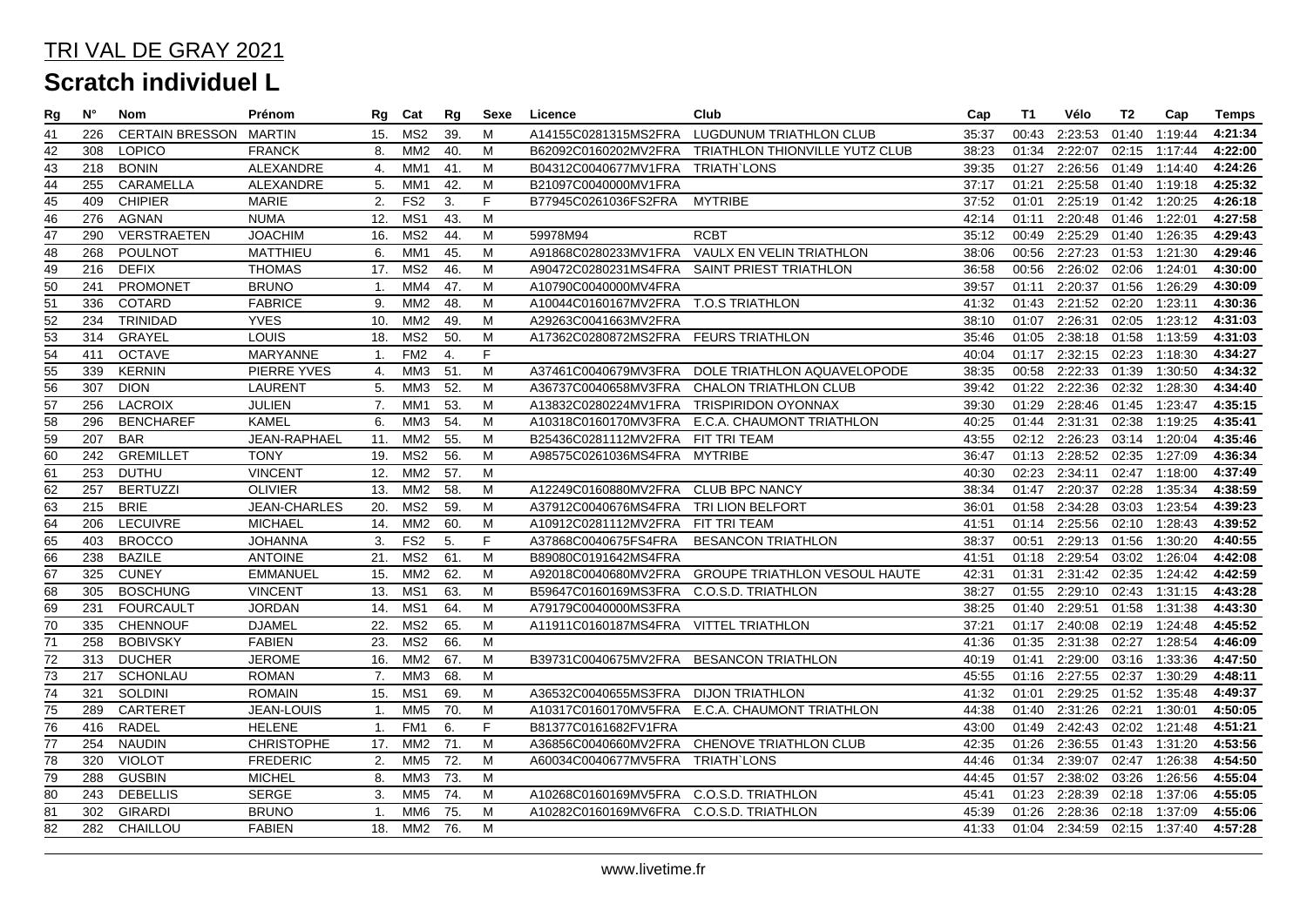| Rg              | Ν°  | Nom                       | Prénom            | Rg             | Cat             | Rg             | Sexe | Licence                                | Club                                          | Cap     | T1    | Vélo                | T2    | Cap           | <b>Temps</b> |
|-----------------|-----|---------------------------|-------------------|----------------|-----------------|----------------|------|----------------------------------------|-----------------------------------------------|---------|-------|---------------------|-------|---------------|--------------|
| 83              | 261 | <b>RACOIS</b>             | <b>WILFRID</b>    | 19.            | MM <sub>2</sub> | 77.            | M    | A81915C0040675MV2FRA                   | <b>BESANCON TRIATHLON</b>                     | 40:02   | 01:46 | 2:30:49             | 02:57 | 1:42:04       | 4:57:37      |
| 84              | 407 | <b>HENRY</b>              | <b>NINA</b>       | 2.             | FS <sub>1</sub> | 7.             | F.   | B66861C0130024FS3FRA                   | ENTENTE SPORTIVE NANTERRE                     | 44:41   | 01:27 | 2:43:30             | 02:12 | 1:26:31       | 4:58:19      |
| 85              | 328 | <b>PANICALI</b>           | SYLVESTRE         | 9.             | MM3             | 78.            | M    |                                        |                                               | 40:02   | 01:27 | 2:35:59             | 02:31 | 1:39:09       | 4:59:07      |
| $\overline{86}$ | 211 | AMAZIAS                   | <b>THIERRY</b>    | 20.            | MM <sub>2</sub> | 79.            | M    | A75899C0160880MV2FRA CLUB BPC NANCY    |                                               | 43:43   | 02:00 | 2:38:10             | 03:05 | 1:34:43       | 5:01:39      |
| 87              | 404 | COQUET                    | <b>CAROLINE</b>   | $\mathbf{1}$ . | FM <sub>3</sub> | 8.             | F    | B59794C0281689FV3FRA                   |                                               | 47:03   | 01:45 | 2:42:44             |       | 03:19 1:28:11 | 5:03:00      |
| 88              | 309 | <b>KONIG</b>              | <b>JEREMY</b>     | 8.             | MM1             | 80.            | M    | A99258C0280251MV1FRA                   | <b>TRIATHLON ROMANAIS PEAGEOIS</b>            | 42:35   | 01:36 | 2:38:42             |       | 03:06 1:38:01 | 5:03:58      |
| 89              | 245 | <b>CHAPUIS</b>            | <b>CHRISTOPHE</b> | 10.            | MM3             | 81.            | M    | B27768C0280227MV3FRA                   | BOURG EN BRESSE TRIATHLON                     | 45:40   | 01:34 | 2:41:25             |       | 02:45 1:32:39 | 5:04:00      |
| 90              | 269 | <b>RICHARD</b>            | <b>CORENTIN</b>   | 24.            | MS <sub>2</sub> | 82.            | M    | A94032C0040658MS2FRA                   | CHALON TRIATHLON CLUB                         | 41:35   | 01:41 | 2:46:31             |       | 02:55 1:31:21 | 5:04:02      |
| $\overline{91}$ | 310 | <b>DONDIN</b>             | <b>ETIENNE</b>    | 25.            | MS2             | 83.            | M    |                                        |                                               | 44:33   | 01:20 | 2:32:10             |       | 03:43 1:42:37 | 5:04:21      |
| 92              | 297 | <b>AUTEXIER</b>           | <b>MAXIME</b>     | 26.            | MS2             | 84.            | M    |                                        |                                               | 43:16   | 03:01 | 2:37:31             |       | 03:47 1:37:44 | 5:05:17      |
| $\overline{93}$ | 265 | MARCHAL-BERNAR CHRISTOPHE |                   | 9.             | MM1             | 85.            | M    |                                        |                                               | 44:41   | 01:41 | 2:45:17             |       | 03:15 1:30:47 | 5:05:39      |
| 94              | 205 | <b>PUAUD</b>              | PACOME            | 16.            | MS1             | 86.            | M    |                                        | B85433C0020483MS1FRA STADE POITEVIN TRIATHLON | 43:56   | 00:59 | 2:44:55             |       | 01:52 1:40:04 | 5:11:45      |
| $\overline{95}$ | 233 | <b>COLIN</b>              | <b>OLIVIER</b>    | 21.            | MM <sub>2</sub> | 87.            | M    | A87514C0130047MV2FRA                   | DASSAULT SPORTS                               | 39:55   | 01:49 | 2:55:59             | 02:38 | 1:31:53       | 5:12:12      |
| 96              | 317 | <b>DELANCE</b>            | <b>MICHAEL</b>    | 22.            | MM <sub>2</sub> | 88.            | M    | A56128C0040658MV2FRA                   | CHALON TRIATHLON CLUB                         | 42:47   | 01:29 | 2:41:31             |       | 02:15 1:46:01 | 5:14:00      |
| $\overline{97}$ | 267 | <b>COLLOT</b>             | <b>SYLVAIN</b>    | 17.            | MS1             | 89.            | M    | A45285C0040680MS3FRA                   | <b>GROUPE TRIATHLON VESOUL HAUTE</b>          | 41:41   | 01:30 | 2:39:10             |       | 02:12 1:50:32 | 5:15:02      |
| $\overline{98}$ | 406 | MARCHAL-BERNAR            | <b>DELPHINE</b>   | 4.             | FS2             | 9.             | F    |                                        |                                               | 43:53   | 01:37 | 2:57:19             |       | 03:45 1:32:35 | 5:19:06      |
| 99              | 294 | <b>QUENTIN</b>            | <b>REMY</b>       | 2.             | MM6             | 90.            | M    | A09666C0190974MV6FRA TEAM WELLNESS     |                                               | 45:40   | 02:05 | 2:45:49             |       | 03:28 1:45:54 | 5:22:55      |
| 100             | 316 | <b>REIS FIRMINO</b>       | <b>THIAGO</b>     | 10.            | MM1             | 91.            | M    |                                        | A13205C0160210MV1FRA ASPTT STRASBOURG TRI     | 42:18   | 01:50 | 3:01:50             |       | 02:42 1:35:00 | 5:23:37      |
| 101             | 333 | <b>SCHOLLY</b>            | <b>SEBASTIEN</b>  | 11.            | MM1             | 92.            | M    |                                        |                                               | 43:15   | 01:48 | 2:49:16             |       | 04:08 1:45:29 | 5:23:54      |
| 102             | 222 | <b>DA CUNHA</b>           | <b>KEVIN</b>      | 27.            | MS <sub>2</sub> | 93.            | M    |                                        |                                               | 41:32   | 01:39 | 2:58:55             |       | 01:36 1:41:07 | 5:24:47      |
| 103             | 235 | <b>MARMILLON</b>          | <b>JEAN-MARIE</b> | 12.            | MM1             | 94.            | M    |                                        |                                               | 51:24   | 02:09 | 2:35:57             |       | 04:07 1:57:05 | 5:30:40      |
| 104             | 315 | RICHARDET                 | LILIAN            | 13.            | MM1             | 95.            | M    | A37636C0040673MV1FRA DIJON SINGLETRACK |                                               | 41:01   | 02:30 | 2:44:22             |       | 03:53 1:59:38 | 5:31:22      |
| 105             | 221 | <b>PIERSON</b>            | <b>SEBASTIEN</b>  | 14.            | MM1             | 96.            | M    |                                        |                                               | 49:39   | 01:48 | 2:54:25             | 04:01 | 1:42:25       | 5:32:16      |
| 106             | 240 | <b>VINCENT</b>            | <b>YVES</b>       | 2.             | MM4             | 97.            | M    | A43428C0130029MV4FRA                   | A.A.S. FRESNES TRIATHLON                      | 53:52   | 01:31 | 2:45:10             |       | 03:12 1:52:02 | 5:35:44      |
| 107             | 249 | LAVENIR                   | <b>CHRISTOPHE</b> | 11.            | MM3             | 98.            | M    | B12164C0040681MV3FRA                   | TRI VAL DE GRAY                               | 46:03   | 01:15 | 2:57:13             | 03:05 | 1:48:29       | 5:36:04      |
| 108             | 318 | <b>CAPRIN</b>             | <b>ETIENNE</b>    | 1.             |                 | $\mathbf{1}$ . | A    | A82520C0040681MV5FRA                   | TRI VAL DE GRAY                               | 47:54   | 00:43 |                     |       |               | 5:36:52      |
| 109             | 293 | <b>LAFOND</b>             | <b>ALEXANDRE</b>  | 23.            | MM <sub>2</sub> | 99.            | M    | B25646C0280227MV2FRA                   | <b>BOURG EN BRESSE TRIATHLON</b>              | 46:45   | 02:18 | 2:47:32             | 04:39 | 2:02:11       | 5:43:23      |
| 110             | 220 | <b>BLUMENFELD</b>         | <b>THIBAUT</b>    | 28.            | MS2             | 100.           | M    |                                        |                                               | 49:39   | 01:34 | 2:54:43             |       | 03:53 2:03:18 | 5:53:05      |
| 111             | 410 | <b>RIZZO</b>              | <b>NATASHA</b>    | 3.             | FS1             | 10.            | E    | B76479C0280250FS1FRA                   | TRISALEVE ANNEMASSE AGGLO                     | 48:13   |       | 02:06 3:15:10 03:21 |       | 1:50:12       | 5:59:01      |
| 112             | 210 | <b>DUMAS</b>              | <b>NICOLAS</b>    | 15.            | MM1             | 101.           | M    |                                        |                                               | 49:43   | 01:55 | 3:01:57             | 02:57 | 2:08:11       | 6:04:41      |
| 113             | 401 | <b>RENAULT</b>            | <b>CORALIE</b>    | 4.             | FS <sub>1</sub> | 11.            | F    |                                        |                                               | 48:37   | 02:14 | 3:27:18             |       | 03:32 1:43:34 | 6:05:12      |
| 114             | 283 | REVERRE                   | <b>STEPHANE</b>   | 12.            | ММЗ             | 102.           | M    |                                        |                                               | 49:07   | 01:40 | 3:17:47             |       | 03:54 2:03:29 | 6:15:54      |
| 115             | 417 | <b>MERVEILLE</b>          | CAMILLE           | 5.             | FS <sub>2</sub> | 12.            | F    |                                        |                                               | 1:02:28 | 01:58 | 3:13:37             |       | 04:52 2:08:47 | 6:31:40      |
| 116             | 203 | <b>PERNOT</b>             | <b>CYPRIEN</b>    | 18.            | MS1             | 103.           | M    |                                        |                                               | 48:36   | 01:46 | 3:18:37             |       | 05:36 2:22:14 | 6:36:47      |
| <b>DNF</b>      | 201 | LAKEHAL                   | <b>WALID</b>      |                | MS1             |                | M    |                                        |                                               | 40:17   | 01:05 | 2:45:48             | 05:04 |               | <b>DNF</b>   |
| DNF             | 209 | <b>HILI</b>               | <b>MORGAN</b>     |                | MS <sub>2</sub> |                | M    | A19452C0181580MS4FRA                   | ZLOB2.0                                       | 37:23   | 01:27 | 2:29:09             | 02:32 |               | <b>DNF</b>   |
| <b>DNF</b>      | 236 | <b>NANTOIS</b>            | <b>FRANCK</b>     |                | MM <sub>2</sub> |                | M    | A64656C0191097MV2FRA                   | TEAM S BIKE AMIENS                            | 43:31   | 01:40 | 2:35:45             | 03:20 |               | <b>DNF</b>   |
| <b>DNF</b>      | 237 | DEMAZURE                  | ARNAUD            |                | MM3             |                | M    | A09000C0191642MV3FRA                   |                                               | 41:51   | 01:13 |                     |       |               | <b>DNF</b>   |
| <b>DNF</b>      | 259 | <b>GILLON</b>             | <b>JORDAN</b>     |                | MS <sub>2</sub> |                | M    | A10200C0040666MS4FRA                   | <b>SENS TRIATHLON</b>                         | 37:28   | 00:48 | $2:23:24$ 01:28     |       |               | <b>DNF</b>   |
| DNF             | 266 | <b>PRUNEL</b>             | LILIAN            |                | MM <sub>3</sub> |                | M    | A37679C0040671MV3FRA                   | <b>CREUSOT TRIATHLON</b>                      | 35:26   | 01:07 |                     |       |               | <b>DNF</b>   |
| <b>DNF</b>      | 287 | CROZET                    | <b>GUILLAUME</b>  |                | MS <sub>2</sub> |                | M    | A14274C0040663MS4FRA                   | <b>BEAUNE TRIATHLON</b>                       | 33:52   | 00:54 |                     |       |               | <b>DNF</b>   |
| <b>DNF</b>      | 292 | LE GUEN                   | <b>ROMAIN</b>     |                | MS <sub>2</sub> |                | M    |                                        | A62119C0130018MS2FRA US PALAISEAU TRIATHLON   | 31:22   | 01:03 |                     |       |               | <b>DNF</b>   |
|                 |     |                           |                   |                |                 |                |      |                                        |                                               |         |       |                     |       |               |              |